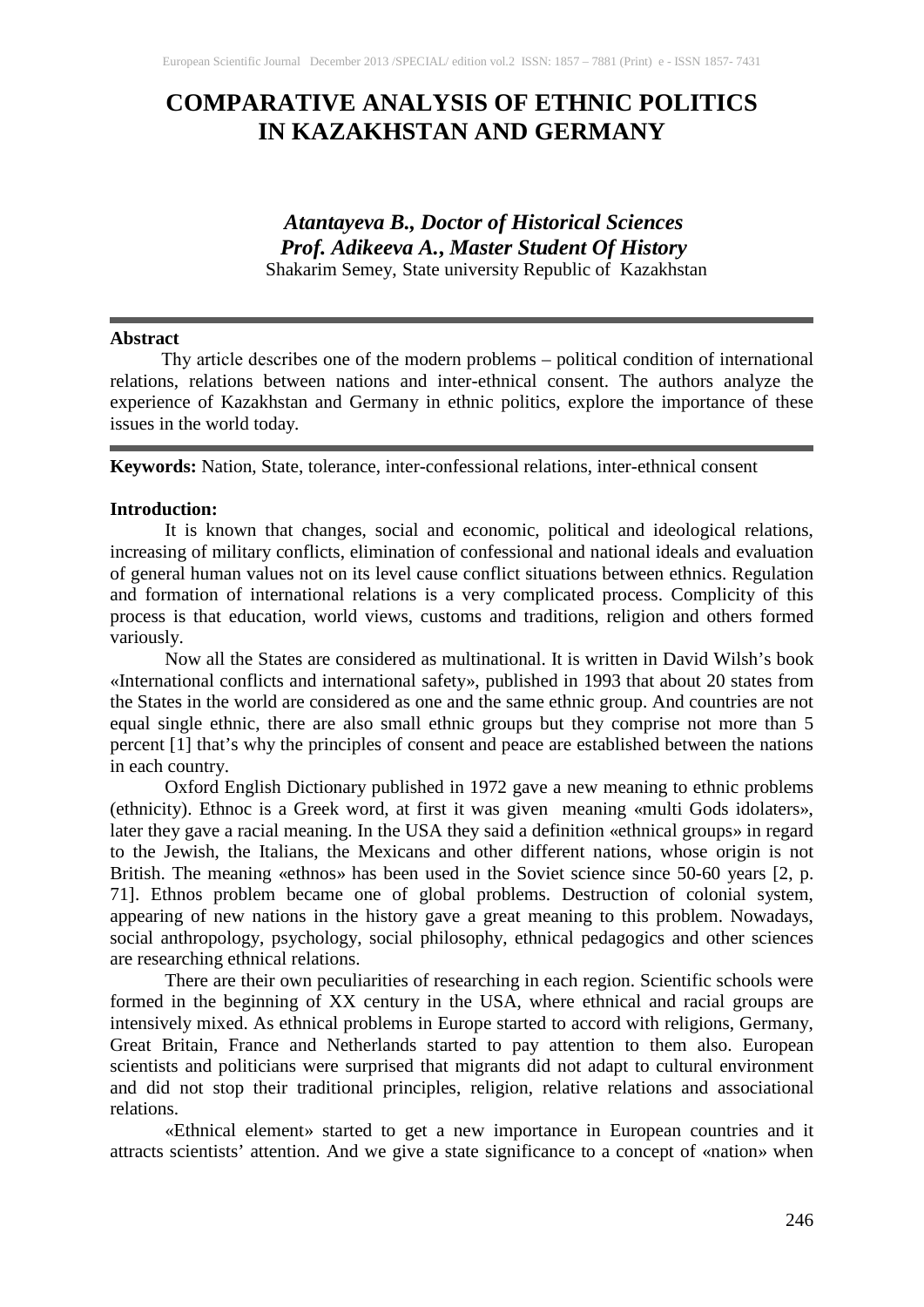we say Kazakhstan people and Kazakhstani [2, p. 73]. Each state accepts a concept of «ethnos» differently and the problem is also described differently.

As the basic principles of development of international relations culture shows possibilities to achieve general human values and values which appeared due to talent of each ethnical association through respecting traditions and customs, language and culture of other ethnical association; observing the properties in production and social life and treating to representatives of any nation with respect; keeping original culture and supporting to develop it.

## **Analyses:**

Today social science a concept «nation» is being used in two meanings:

а) a social theory divides a society not only in social, class, demographic, proffessional groups, but also ethnical -associational and ethnographical groups. When we say about state national composition, we say about nations or ethnics and diasporas.

b) it is used as an association of state citizens in the meaning of political nation.

Constitution of the Republic of Kazakhstan interprets a category of nation in ethnical meaning. For example, in the Article 14, Item 2 it is said that «It is forbidden to treat someone with indignity due to origin, social, positional and property condition, gender, race, nation, language, religion view, beliefs, accommodation place or due to any conditions» [3]. The Republic of Kazakhstan always pays attention to keeping of human's religional right of freedom having been set up as a legal, democratic and wise state.

The condition in the Federative Republic of Germany was different. Representatives of several nations live in this state. German association found its harmony based on the language, culture and theory. The Germans is still using a concept «people» (volk) [2, p. 73]. The Federative Republic of Germany formed a word «nation» as a meaning «people» («commonweal»).

The Republic of Kazakhstan does not limit principles of freedom of worship and freedom of religion, customs and traditions, holidays of different nations but it they took a name «nation». And in Germany it is formed to name them not as nation, not ethnos but «people».

Assembly of Kazakhstan people (AKP) which was formed by initiation of N. Nazarbaev, the President of the Republic of Kazakhstan is a unique way to provide civil stability and ethnical consent in our country. It played a great role in formation of Kazakhstan sample of the tolerance, which covers not only ethnic sphere but also inter-confessional and political and economic relations.

Nowadays the Assembly is an important democratic institute to develop inter-cultural uttering and assists to provide social consent in the multi-ethnical and multi-confessional country.

Decision about opening of Assembly of Kazakhstan people was adopted at the Congress of Kazakhstan people, which was held in December of 1992. The President of the Republic of Kazakhstan issued his Decree about formation of Assembly of Kazakhstan people on the 1<sup>st</sup> of March in 1995. And the first session of the Assembly was held on the  $24<sup>th</sup>$  of March in 1995. According to the Decree of the State Head 320 representatives of 33 nations entered this Assembly. With initiation of the Assembly more than 40 national and cultural organizations, including a Republican organizations «Kazak tili (Kazakh language)», Association of Worldwide Kazakhs, «Russian Community», «Russian Union», cultural and educational organization «Istoki (Sources)», a Republican Tatar cultural Center, Board of the Germans in Kazakhstan, National and cultural centers of the Uzbeks, the Kirghiz, the Ukrainians, the Armenians, the Greeks, the Polish, the Czechs, the Hungarians, the Assyrians, the Kurds and the Chinese [4, p. 48 ]. Assembly of Kazakhstan people is a unique way to provide civil stability and ethnical consent in our country.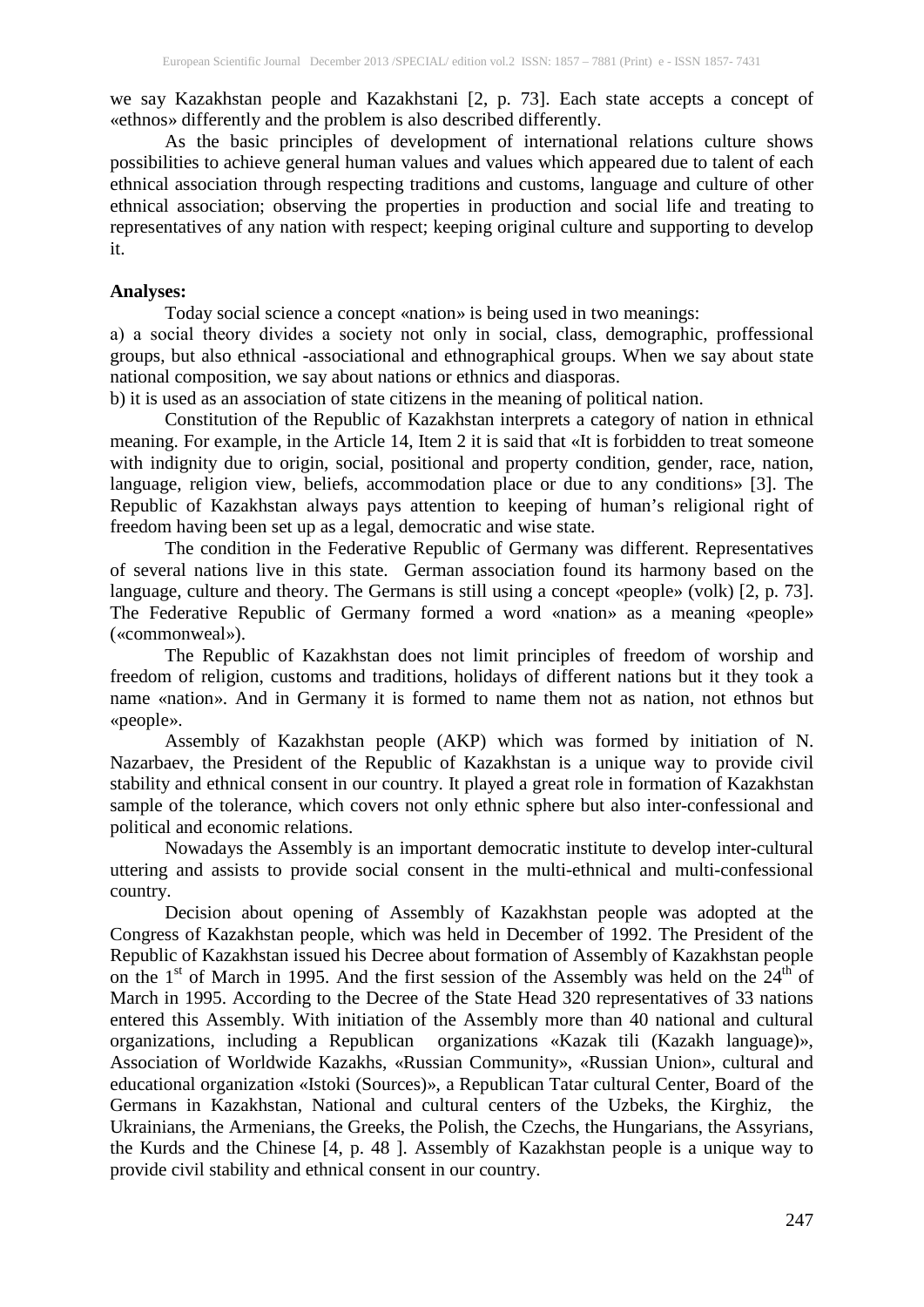Now many nations started to understand importance of inter-ethnical friendship due to increasing of different dangers. Therefore mediation is important not only for Kazakhstan but also for worldwide. In connection with this it must be noted that Kazakhstan adopted a Law «About mediation» in January in 2011. No one can turn inter-ethnical conflicts into political problem. Today the Assembly of Kazakhstan people became a mediator to connect a civil society and Authority [5, p. 300]. Kazakhstan became a model mediator that connected world civilization.

With the purpose to advocate this national policy the Assembly of Kazakhstan people is strengthening relations with foreign organizations. With this purpose special trips were organized to Germany, Belgium, the Netherlands, the USA, Ukraine and Russia last year. Members of the delegation met and held round tables with deputies of the Bundestag, the Euro-parliament, and Center of Equal Possibilities, the United Nations Organization, Heads of National Committee of American Foreign Policy and political leaders in the named countries.

Some reforms and measures were started to be organized in Germany in 1920 in relation to small nations. At that time mainly the Polish, the Jewish, the Russians and the Sorbian lived there. In 1920 Germany gave state credits based on agricultural reforms to small nation ethnics in order to buy lands. In 1922 there was agreement concluded in Geneva at the Polish-German convention about construction of schools for Polish ethnos in Silesia in German land. So Polish schools were started to be opened and got possibility to teach in their own language. A Polish staff was formed for Polish children in German schools: the lectures were read, the books were published for Polish children and their studies were paid there. The Jewish were considered mainly in three groups: Ghetto-Jewish, German-Jewish and Russian-Jewish. At first there was more indignity and detraction to the Jewish. Later the Jewish started to celebrate their national holidays [6, p.39]. Several events were started to be organized in Geneva convention related to nations and ethnics on German land. We can say that they made their contribution fully into social and political life in Germany and there were no any contradictions from the side of State.

Inter-ethnical policy has been realizing in Germany since 1920 and in Kazakhstan inter-etnical relations have been realizing since Kazakhstan got its independence and sovereignity, i.e. it is a social and political fact, emerged in 1991. Germany is one of the States which has a great experience in keeping inter-ethnical policy for a long time.

Determined measures are being carried out in Kazakhstan with the purpose to improve cultural variety and to develop languages of ethnic groups. 88 schools are working which teach in Uzbek, Tajik, Uighur and Ukrainian languages. Languages of 20 ethnic groups are taught in 108 schools. 195 linguistic centers are working for teaching languages of 30 ethnic groups. There are Uzbek, German, Korean and Uighur theaters except Kazakh and Russian ones. Three of them are the only theatre in the area of Countries of Independent States. With the purpose to keep language and religion of ethnic groups 35 ethical newspapers and magazines are published. The newspapers and magazines are published in 11 languages and radio programs are broadcasted in 8 languages, 7 programs became favourite ones of the audience. Total number of mass media is over 80 thousand [7, p. 71].

It played a great role in formation of Kazakhstan sample of the tolerance, which covers not only ethnic sphere but also inter-confessional and political and economic relations.

The main results of Kazakhstan model of inter-ethnical consent are the following:

1) To keep and to make inter-ethnical consent strong as a result of realization of effective national policy in the Republic of Kazakhstan;

2) To form concept about inter-cultural dialogue and inter-ethnical consent in habitants' sence as necessary conditions of development of corresponding ethnical relations in the Republic of Kakahstan;

3) To make organizations of the citizens who belong themselves to determined ethnical society within the established law as institutions;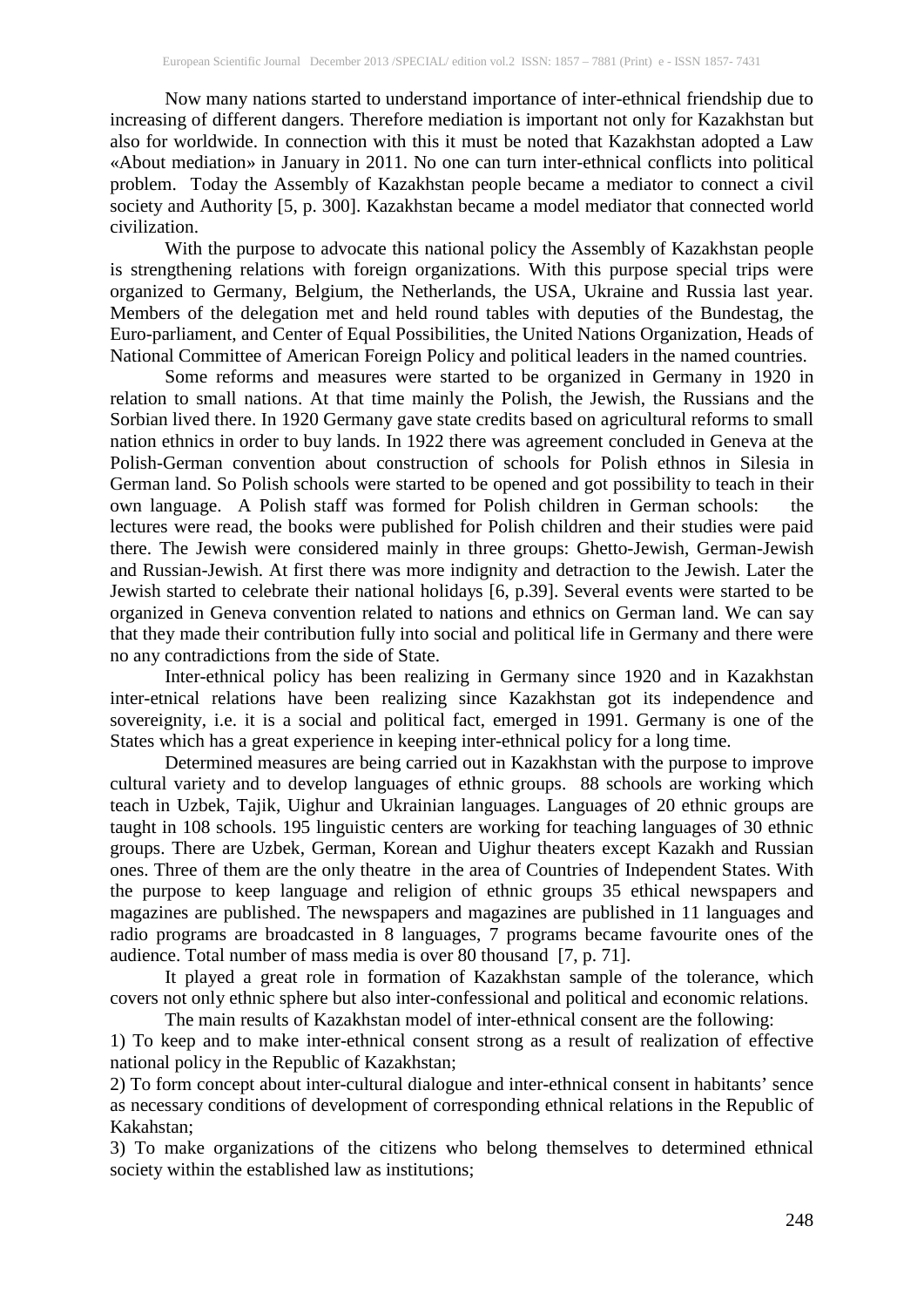4) To regulate emigration processes in the region of the Republic of Kazakhstan;

5) To decontaminate reasons and pre-conditions of extremism, which emerge due to ethnical and religious bases;

6) To form Kazakhstan patriotism advocating and developing culture, language and tradition in relation with the history of different nations and based on mentality of national groups [8, p. 200].

Nowadays the Assembly is an important democratic institute to develop inter-cultural uttering and assists to provide social consent in the multi-ethnical and multi-confessional country.

Normative and legal conditions have been made, which give possibility to all means of mass media (MMM) to act equally in the Republic in spite of their language and religion.

Totally, 2180 means of mass media are working in the country. There are some Republican cultural unions and 33 national editions are published in 15 languages in order to advocate activities of the Association of Kazakhstan People. Four programs are working in 11 languages on air (Uzbek, Ukrainian, Polish, English, German, Korean, Uighur, Dungan, Turkish, Tatar, Parsee). Electronic mass media is working more effectively in Kazakhstan society in formation of cultural values. Television projects are being created on the Republican and regional air of TV channels with participation of representatives of cultural centers, which follow ethnical direction. From year to year number of this kind of projects is increasing and it is evidence of their necessity. Among them there are programs «My Kazakhstan», «Dostyk-Druzhba (Friendship)», «Shanyrak», «Dostyk besigi (Friendship cradle)», «Kazakhstan is our general home». These programs are constantly broadcasted in TV channels «Kazakhstan», «Khabar», «El Arna», «Caspionet» and on radio air «Kazakh Radio» [9, p. 40]. The main condition of keeping of peculiarities of Kazakhstan people is formation of steady language (verbal) environment. Fog this one all conditions were provided according to people's demand and necessities.

It is known that representatives of 4 nations have lived in Germany for centuries. They are: the Serbians, the Friesian, the Danes and the Gipsies. Framework convention of the Federative Republic, European Government of Protection of small nations and European Charter signed for regional language and languages of small nations. Two documents have been legally realized in Germany since 1998.

There is a Serbian culture and literature institution inside Leipzig university, there are many schools, organizations and other culture centers of development and keeping of Serbian language and culture in Germany. The Danes are keeping their language and customs and traditions in Schleswig district. In the State 70 thousand Gipsies got German citizenship. German Gipsies Central Government has been giving financial help since 1982.

International youth communication is a connector of international unity and consent. International meetings strengthen steadiness and safety in the country. German Government is financing 3000 events based on children and youth plan within the international youth consent. Every year 155.000 German and French young people participated in German-French Forum and in 7 thousand events. This organization, which was created 34 years ago offered and realized 190.000 programs and over 5 million people took a part there. Forum of German-Polish Youth set a bilateral agreement between the youth in the beginning of 1993. Their programs were made in 1999 and 124.000 German and Polish young people participated. TANDEM centers were opened in Regensburg between German and Czech young people. Purpose of these organizations is to be familiarized with policy, economic, culture, customs and traditions of other States and to establish international communication and unity between the States. They support and finance in accordance with the program "Youth is in Europe" formed within the frame of European organization.

There is a foreign press – conference in Bonn and Berlin where 1200 accredited correspondents are working. According to small nations' culture Institute of Goethe, German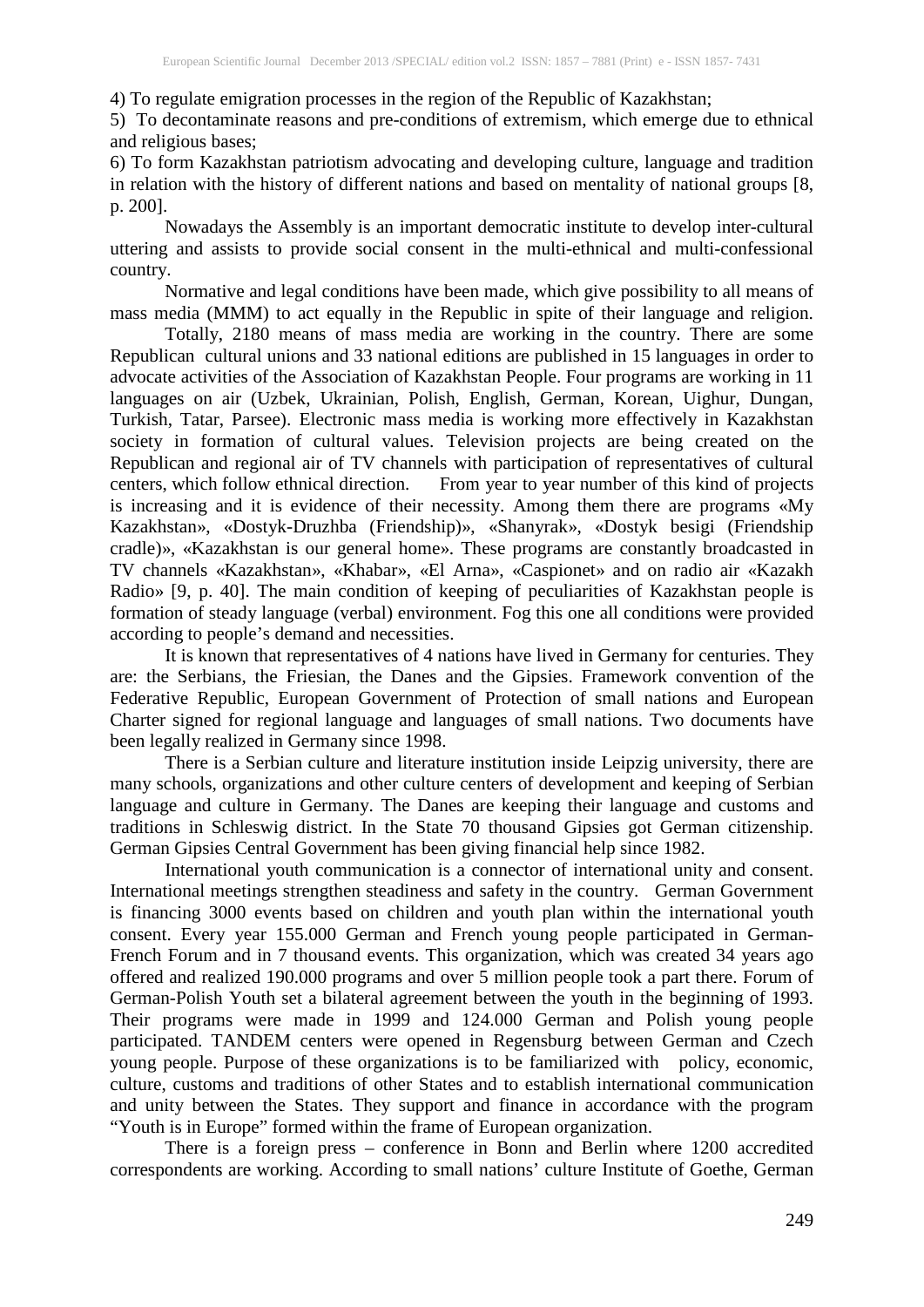Academic Exchange Service, Fund of Alexander Gumbold, International Culture and Communication Institution and a society «INTER NATIONES» carry out cultural events every year [10].

N. Nazarbaev, the President of the Republic of Kazakhstan names three keys of Kazakhstan success which is our people's prosperity, firstly, a unique document about advantage of state policy in the sphere of inter-ethnical relations – it is adopting and realizing of National unity Doctrine, secondly, serious understanding and acceptance of ethnical and religious difference with rescept», it is a strategic fund of the society and state, thirdly, the first position of the National Unity Doctrine «One country – one fate» which forms values and a general system of future for everyone in spite of their religion [9, p. 299].

Thanks to successful realization of this kind of events and measures Kazakhstan is getting warm treatment, good intention, support, assistance, goodwill, generosity from others and also it is also thanks to our country's undertakings, sharp sense and conscious policy. Evidence for this is being of our country chairman of European Organization of Safety and Unity (EOSU). This experience of the Republic of Kazakhstan was a reason that our country is worth being a chairman of EOSU. Personal experience of realization of international and inter-religions policy makes influence on formation of society's tolerant principles and it can be useful for other states in the world. Most of our people are sure that our Republic will give a positive experience in the period of chairmanship. It is an important historical predominance of our country in providing of safety in political space. Through chairmanship Kazakhstan opens a way to provide stability and safety. Being a chairman of international organization shows the following achievements of our State: firstly, democratic institutions of Kazakhstan are developed, stability is formed and that Kazakhstan is a practiced and experienced State to carry civilized negotiations; secondly, Kazakhstan was recognized as a country which is able to protect friendship and harmony between nations and religions and State interests on international level.

Programs were formed in the policy of Kazakhstan and Germany, which provide returning back of country – fellows who are living in foreign countries to their motherland. For example, "Late emigrants" is a program of repatriation of ethnical Germans from the countries of East Europe and former USSR to Germany, "Nurly Kosh" is a Kazakhstan program of repatriation of oralmans (repatriates).

German emigrants are persons of German origin («German people») or citizens of Germany, who fall within the scope of Law of the Federative Republic of Germany (FRG) «About outcasts and refugees», and also members of their families, emigrated to Germany for permanent accommodation. Decision about giving a status of emigrant and nowadays status of late emigrant is issued by Federal Administrative Department of Germany and follows in the country where he lived and until his actual emigration to Germany. Since 1997 within the frame of such inspection conversation with a pretender for status of late emigrant is carried out in German language. In case if Federal Administrative Department approves application about acceptance, the applicant will get a "Decision about acceptance", which guarantees that he and his family members, indicated in the document will be accepted based on the above mentioned Law. Persons, who officially got a status of emigrant, and since 1993 – a status of late emigrant are recognized as German based on the Article 116 of Constitution of FRG and get German citizenship directly after emigration to Germany [11]. This program has been working in Germany since 1950. Some changes were made into the program since 1993.

«Nurly Kosh» is a State program of the Republic of Kazakhstan for rational displacement and assistance in arrangement: for ethnical emigrants, formed citizens of Kazakhstan, who came to carry out labor activity at the territory of the Republic of Kazakhstan. At the present moment a program is being realized for 2009 – 2011. The program was confirmed by the Resolution of the Government of the Republic of Kazakhstan dated December 2, 2008 Ref. №1126.